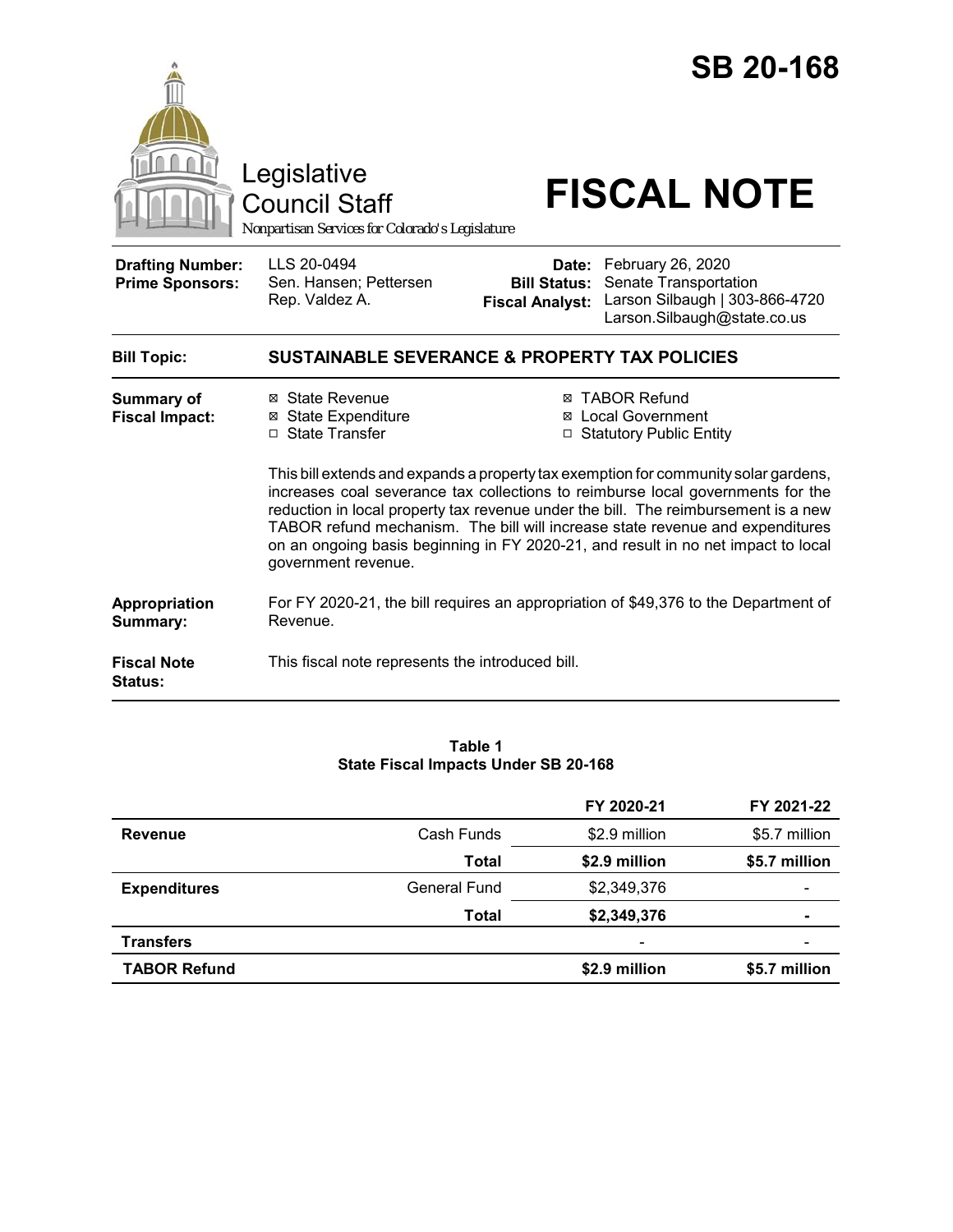February 26, 2020

## **Summary of Legislation**

This bill extends and expands a property tax exemption for community solar gardens (CSGs), increases coal severance tax collections to reimburse local governments for the reduction in local property tax revenue under the bill. The reimbursement is a new TABOR refund mechanism.

**Property tax exemption for community solar gardens.** The bill extends the existing property tax exemption for CSG property used to generate electricity for residential, governmental, and non-profit customers by five years until 2026 and expands the CSG exemption to state-assessed property.

**Increase coal severance tax collections.** Under current law, the first 300,000 tons of coal produced each quarter by each mine is exempt from the coal severance tax. The bill discontinues this severance tax exemption effective January 1, 2020.

Coal severance taxpayers are allowed to take a credit equal to 50 percent of severance taxes paid on underground coal. The bill eliminates this credit effective January 1, 2020.

**Sustainable Energy Tax Policy Fund and new TABOR refund mechanism.** The bill creates the Sustainable Energy Tax Policy Fund (fund), which will receive the additional coal severance tax revenue generated under the bill. The fund will be used to reimburse local governments for the reduction in property tax revenue from the bill. Expenditures from the fund are accounted for as a TABOR refund mechanism. When there is insufficient revenue in the fund, the bill requires a General Fund expenditure to reimburse local governments for reduced property taxes.

### **Background and Assumptions**

**Community solar gardens.** As of January 2019, there are 231 megawatts from CSGs at Xcel Energy and about 13 megawatts from CSGs at Black Hills Energy that are operational or committed through 2019. The Xcel Energy and Black Hills Energy CSGs are valued by the State Assessed Properties section of the Division of Property Taxation within the Department of Local Affairs (DOLA). Smaller renewable energy facilities are valued by county assessors.

**Property tax exemption.** Based on the nameplate capacity of these CSGs, it is estimated that the bill will reduce the taxable value by \$59.4 million per year. Using average mills for each county in 2018, the most recent data available, this reduction in assessed value will reduce local property tax revenue by an estimated \$5.2 million per year. The amount may increase as more CSGs are constructed.

### **State Revenue**

The bill increases coal severance tax revenue by \$2.9 million in FY 2020-21 (half-year impact) and \$5.7 million in FY 2021-22. Revenue generated by the bill is deposited into a the newly created Sustainable Energy Tax Policy Fund, which is subject to TABOR.

**Removal of the severance tax exemption for initial quantity of coal.** In FY 2018-19, approximately 46.6 percent of coal produced in Colorado was exempt from severance taxation. Repealing the exemption is estimated to increase the amount of coal subject to severance taxes by the same percentage.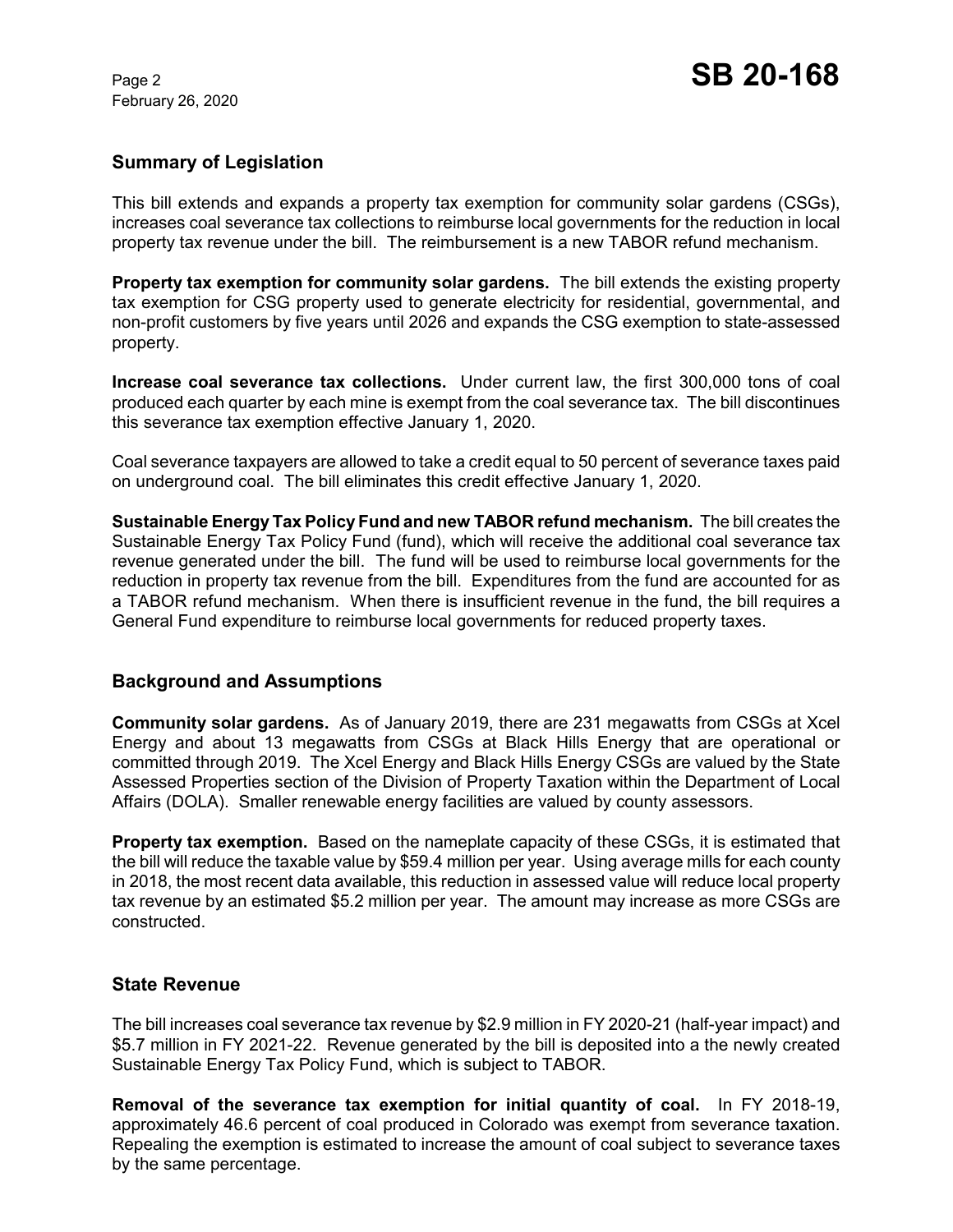**Removal of credit for underground coal.** In FY 2018-19, 10.4 million tons of underground coal was mined. The credit for underground coal reduced coal severance taxes by \$0.42 for each ton mined.

**Forecast for coal severance tax revenue.** Table 2 shows the current law forecast for coal severance tax revenue, and the additional revenue from eliminating the exemption for the first 300,000 tons mined per quarter and the tax credit for underground coal for FY 2019-20 through FY 2021-22, the end of the forecast period. The revenue impact for FY 2020-21 represents a partial year impact to account for accrual accounting.

|                                  | FY 2019-20    | FY 2020-21    | FY 2021-22    |
|----------------------------------|---------------|---------------|---------------|
| December 2019 Forecast           | \$3.3 million | \$3.0 million | \$2.7 million |
| First 300,000 Ton Exemption      | -             | \$0.7 million | \$1.3 million |
| <b>Underground Coal Credit</b>   |               | \$2.2 million | \$4.4 million |
| <b>Total Coal Severance Tax</b>  | \$3.3 million | \$5.9 million | \$8.4 million |
| Revenue Increase Under SB 20-168 |               | \$2.9 million | \$5.7 million |

**Table 2 Coal Severance Tax Revenue Under SB 20-168**

# **State Expenditures**

This bill will increase state General Fund expenditures by \$2,349,376 in FY 2020-21 only. This amount includes \$2.3 million to reimburse local governments and \$49,376 for computer programming in the Department of Revenue. The bill will also modify TABOR refund mechanisms. These impacts are discussed below.

**Reimbursement for local governments – Office of the State Treasurer.** The bill requires the Office of the State Treasurer to reimburse local governments for the reduction in property tax revenue. The first source of local government reimbursements is from the Sustainable Energy Tax Policy Fund, with any remaining reimbursements made from the General Fund. Table 3 shows the reduction in property tax revenue discussed in the Background and Assumptions section of the note, the revenue available in the Sustainable Energy Tax Policy Fund, and the estimated expenditure from the General Fund in FY 2020-21. In any year in which the reduction in local property tax revenue exceeds the increase in coal severance tax revenue there will be a General Fund obligation to reimburse local governments. The state also has the obligation to reimburse local governments when there is not a TABOR surplus. The office will administer reimbursements from the fund within existing resources.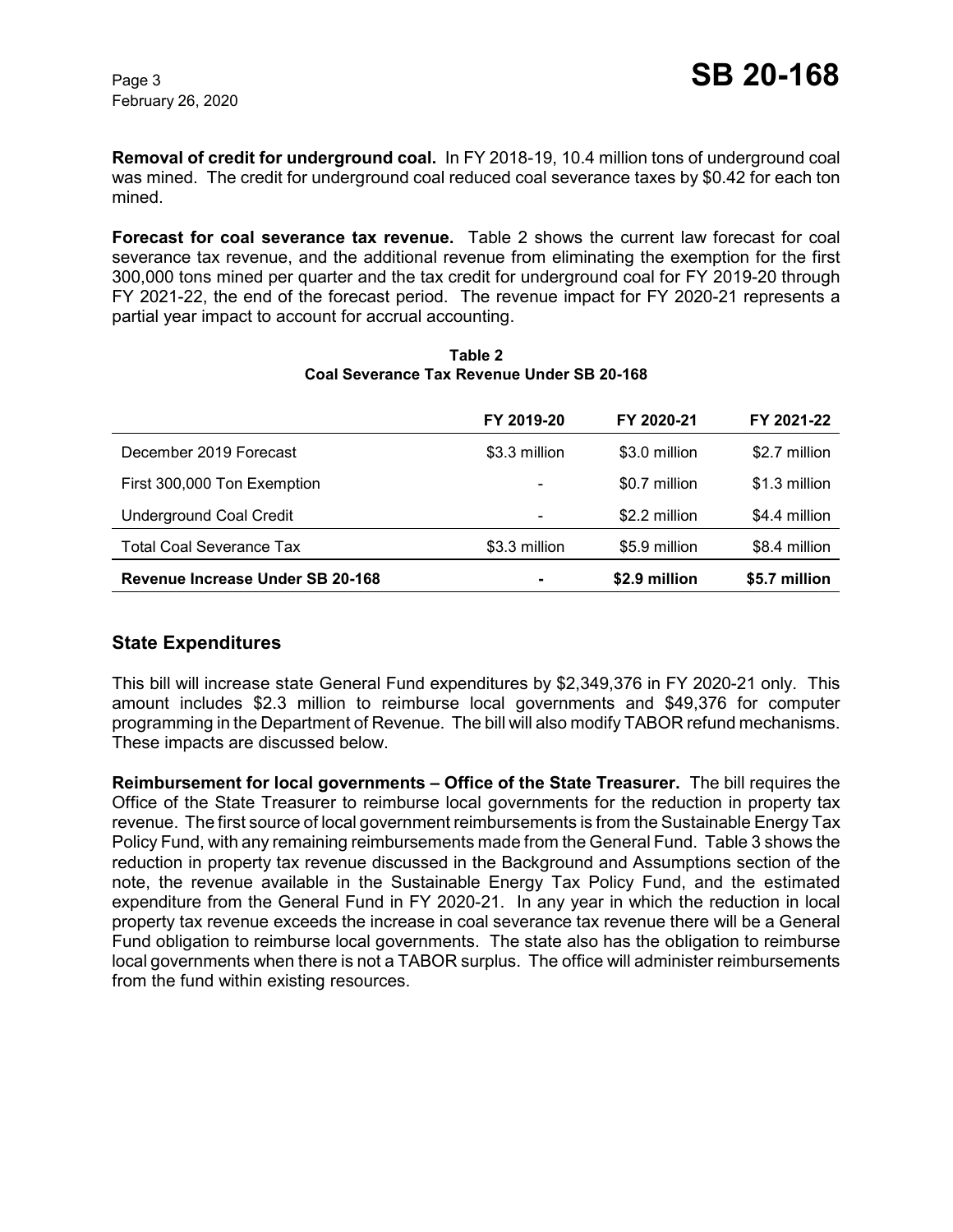**Table 3 Local Government Reimbursement under SB 20-168**

|                                                        | FY 2020-21       | FY 2021-22       |
|--------------------------------------------------------|------------------|------------------|
| Local Government Property Tax Reduction                | $($5.2$ million) | $($5.2$ million) |
| Sustainable Energy Tax Policy Fund                     | \$2.9 million    | \$5.2 million    |
| <b>General Fund</b>                                    | \$2.3 million    |                  |
| Amount Remaining in Sustainable Energy Tax Policy Fund | \$0              | \$0.5 million    |

**Department of Revenue.** The bill will increase Department of Revenue expenditures by \$49,376 in FY 2020-21 only to program, test, and update database fields in the department's GenTax software system and redesign the coal severance tax form. Programming costs are estimated at \$33,750, representing 150 hours of contract programming at a rate of \$225 per hour. Costs for testing at the department are estimated at \$15,360, representing 640 hours of contract testing at a rate of \$24 per hour. The redesign of the coal severance tax form, so that taxpayers cannot claim the exemption or the credit, is estimated to cost \$266.

**Division of Property Taxation — DOLA.** The division will develop new valuation templates for locally assessed renewable energy facilities for use by county assessors. amend existing property statement forms for renewable energy properties and develop procedures for assessing CSGs for state assessed utilities in FY 2020-21. These workload increases can be accomplished within existing resources.

**TABOR refunds.** The bill is expected to increase state obligations for TABOR refunds by \$2.9 million in FY 2020-21 and \$5.7 million in FY 2021-22. The bill treats the reimbursement to local governments for the loss of property taxes under the bill as a new TABOR refund mechanism. This mechanism refunds revenue in excess of the amount required to pay for homestead exemptions and before the temporary income tax rate reduction and six-tier sales tax refund mechanisms in current law are triggered. A forecast of TABOR refund is unavailable beyond FY 2021-22.

- **•** *FY 2020-21.* The additional coal severance tax revenue will be insufficient to fully reimburse local governments for the reduction in property tax revenue. The remaining reimbursement of \$2.3 million will be paid from the General Fund, correspondingly decreasing TABOR refunds expected to be paid via the six-tier sales tax refund mechanism under the December 2019 Legislative Council Staff forecast.
- **•** *FY 2021-22.* The local government reimbursement will total \$5.2 million, which is \$0.5 million less than increased coal severance tax revenue. This will increase the General Fund TABOR refund obligation by \$0.5 million in FY 2021-22, increasing the amount refunded via the six-tier sales tax refund mechanism.

# **Local Government**

This bill results in no net impact to local government revenue. As shown in Table 3, this bill is anticipated to reduce local property tax revenue by \$5.2 million per year starting in FY 2020-21, and increase local revenue from the new TABOR refund mechanism in the bill by the same amount.